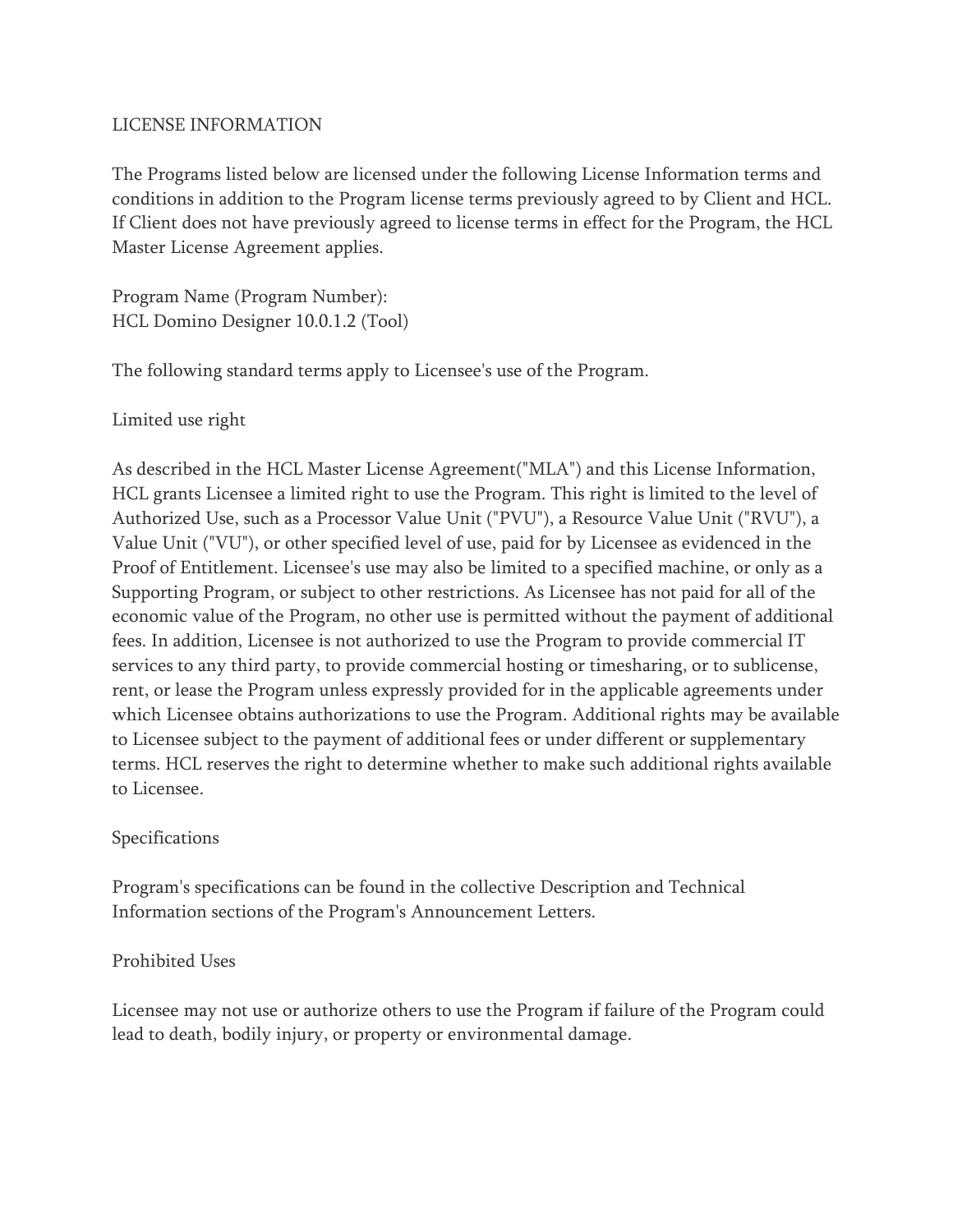Multi-Product Install Image

The Program is provided as part of a multi-product install image. Licensee is authorized to install and use only the Program (and its Bundled or Supporting Programs, if any) for which a valid entitlement is obtained and may not install or use any of the other software included in the image unless Licensee has acquired separate entitlements for that other software.

## Limited Use Program

This Program is supplied only for use with Named Program(s) and/or Service(s) identified below or their successors. Licensee is prohibited from using this Program in connection with any other software or service.

Named Program(s) and/or Service(s): HCL Domino Enterprise client access

Privacy

Licensee acknowledges and agrees that HCL may use cookie and tracking technologies to collect personal information in gathering product usage statistics and information designed to help improve user experience and/or to tailor interactions with users in accordance with the HCL online Privacy Statement.

# Export and Import Restrictions

This Program may contain cryptography. Transfer to, or use by, users of the Program may be prohibited or subject to export or import laws, regulations or policies, including those of the United States Export Administration Regulations. Licensee assumes all responsibility for complying with all applicable laws, regulations, and policies regarding the export, import, or use of this Program, including but not limited to, U.S. restrictions on exports or reexports.

## Third Party Data and Services

The Program may contain links to or be used to access third party data services, databases, web services, software, or other third party content (all, "content"). Access to this content is provided "AS-IS", WITH NO WARRANTY OF ANY KIND, EXPRESS OR IMPLIED, INCLUDING THE WARRANTY OF TITLE, NON-INFRINGEMENT OR NON-INTERFERENCE AND THE IMPLIED WARRANTIES AND CONDITIONS OF MERCHANTABILITY AND FITNESS FOR A PARTICULAR PURPOSE. Access can be terminated by the relevant third parties at their sole discretion at any time. Licensee may be required to enter into separate agreements with the third parties for the access to or use of